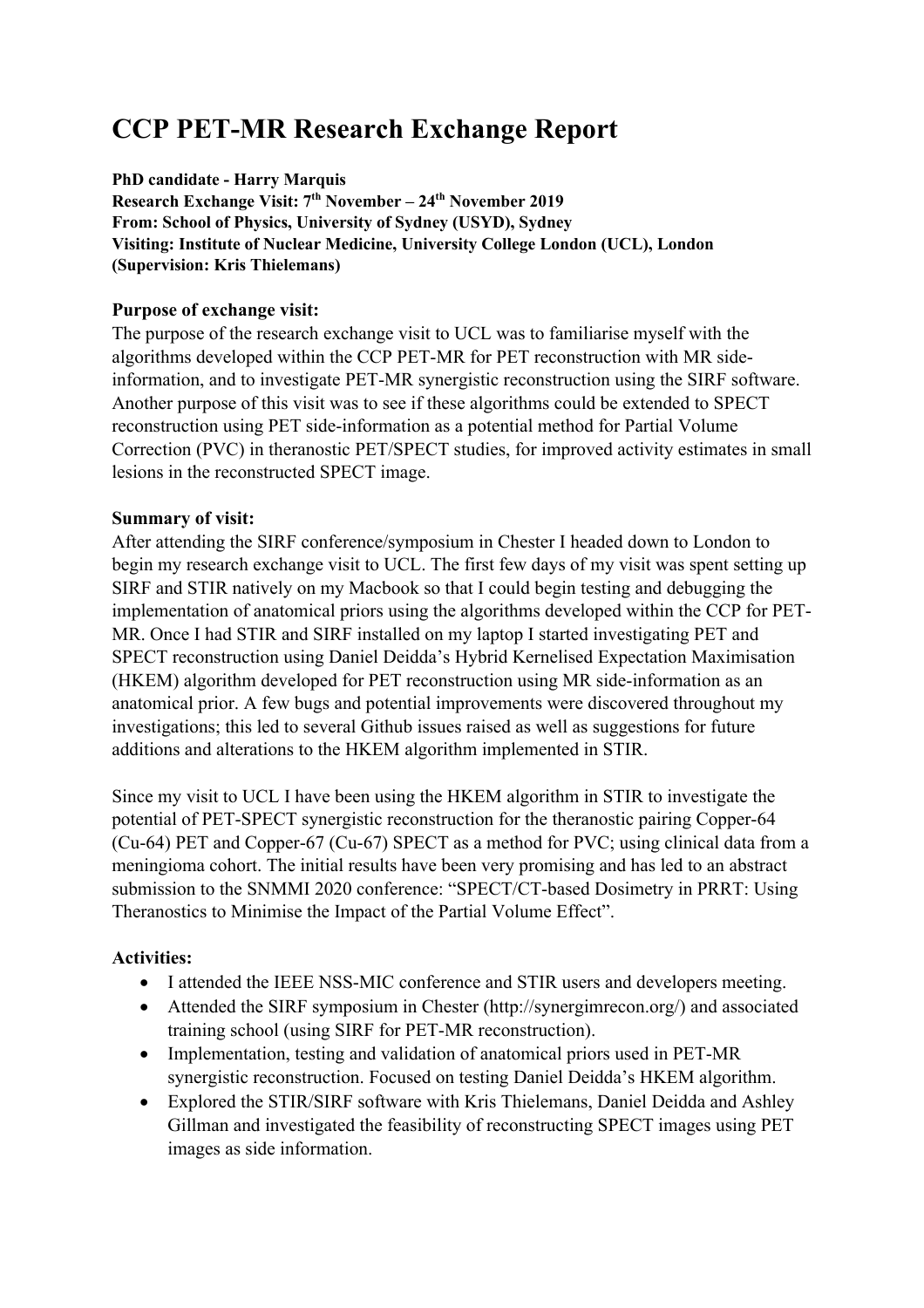• PVC methods: Familiarised myself with Ben Thomas' PETPVC software and compared the results to other iterative 3D deconvolution software I have been using (deconvolutionLab2).

#### **Results:**

- Using the HKEM algorithm I found that the reconstruction time for even number of nearest neighbours was the same as the odd number preceding it (3 and 4 NN produced same result and took same amount of time to run). We found that the number of neighbour's parameter represents the diameter of the search window and should always be odd so as to be centred at the voxel of interest. Ashley Gillman raised a GITHUB issue pointing this out and suggesting that diameter of search window kernel (number of voxels) might be better descriptor for this parameter.
- I found that setting the anatomical image to a uniform image (to get no anatomical information) causes the image to be completely filled with NaN values after a single iteration. This led to Daniel Deidda implementing KEM with no anatomical prior into the HKEM algorithm (Pull request **#422 only functional HKEM**).
- It was found that setting the  $h=0$  (KEM) can take significantly longer than  $h=1$ (HKEM). I cannot quite make sense of this at the moment as it seems counter intuitive. I need to investigate this further to diagnose the exact issue.
- Masks were used to drastically speed up the reconstruction time. Significant image artefacts can arise when using masks in HKEM; massive artefacts occur at the edges of the mask, especially with higher values of sigma\_p. I am working on developing a way around this by generating an output mask that removes these artefacts.
- Investigated using Cu-64 PET images as an anatomical prior for Cu-67 SPECT HKEM reconstruction. The initial results have been promising, showing increased uptake in small lesions due to reduced partial volume effects. Compared to OSEM with 3D-PSF modelling we showed a higher increase in SUVmean and SUVmax with the same number of iterations, as well as reduced Gibbs artefacts.

| Table 1. Comparison of Volumes and Uptake |    |                                                           |      |      |
|-------------------------------------------|----|-----------------------------------------------------------|------|------|
| Scan                                      |    | VOI Threshold (%) Volume Measured (cc) SUV(max) SUV(mean) |      |      |
| MRI (T1 VIBE)                             |    | 0.66                                                      |      |      |
| PET                                       | 20 | 0.65                                                      | 17.9 | 12.1 |
| qSPECT                                    | 50 | 5.1                                                       | 3.2  | 2.1  |
| SPECT 3D PSF OSEM 30                      |    | 1.4                                                       | 16.4 | 9.1  |
| <b>ISPECT HKEM</b>                        | 30 | 1.2                                                       | 17.0 | 10.2 |